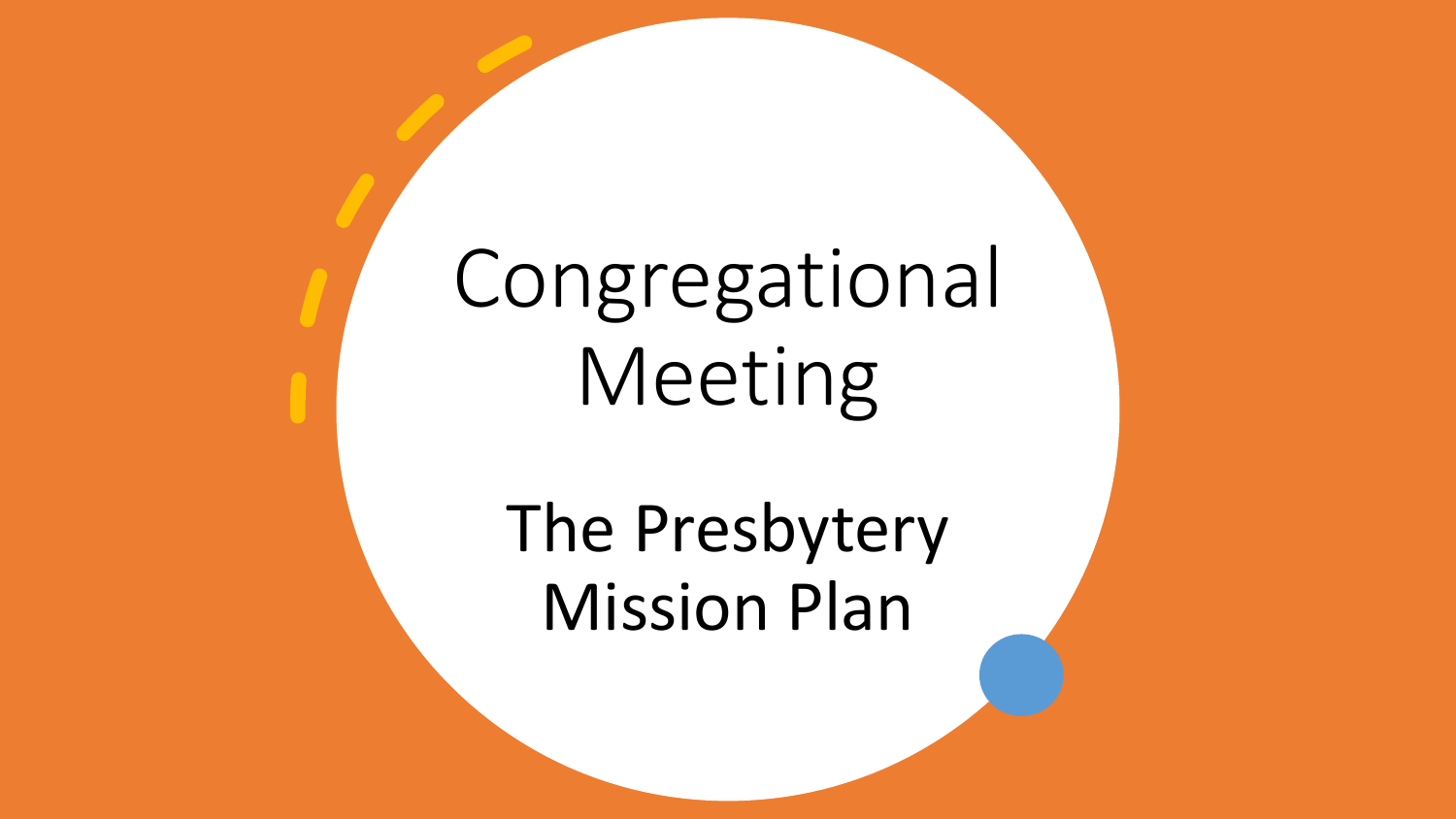#### How we Got Here – the Wider Church

•In 2019 the General Assembly of the Church of Scotland received the **Radical Action Plan** (reduction of presbyteries/saving money) and the **"Well equipped spaces in the right places"** report (buildings)

• May 2021: General Assembly approves the Presbytery Mission Plan Act (PMPA) tasking presbyteries to come up with a plan to reduce charges (and buildings) by December 2022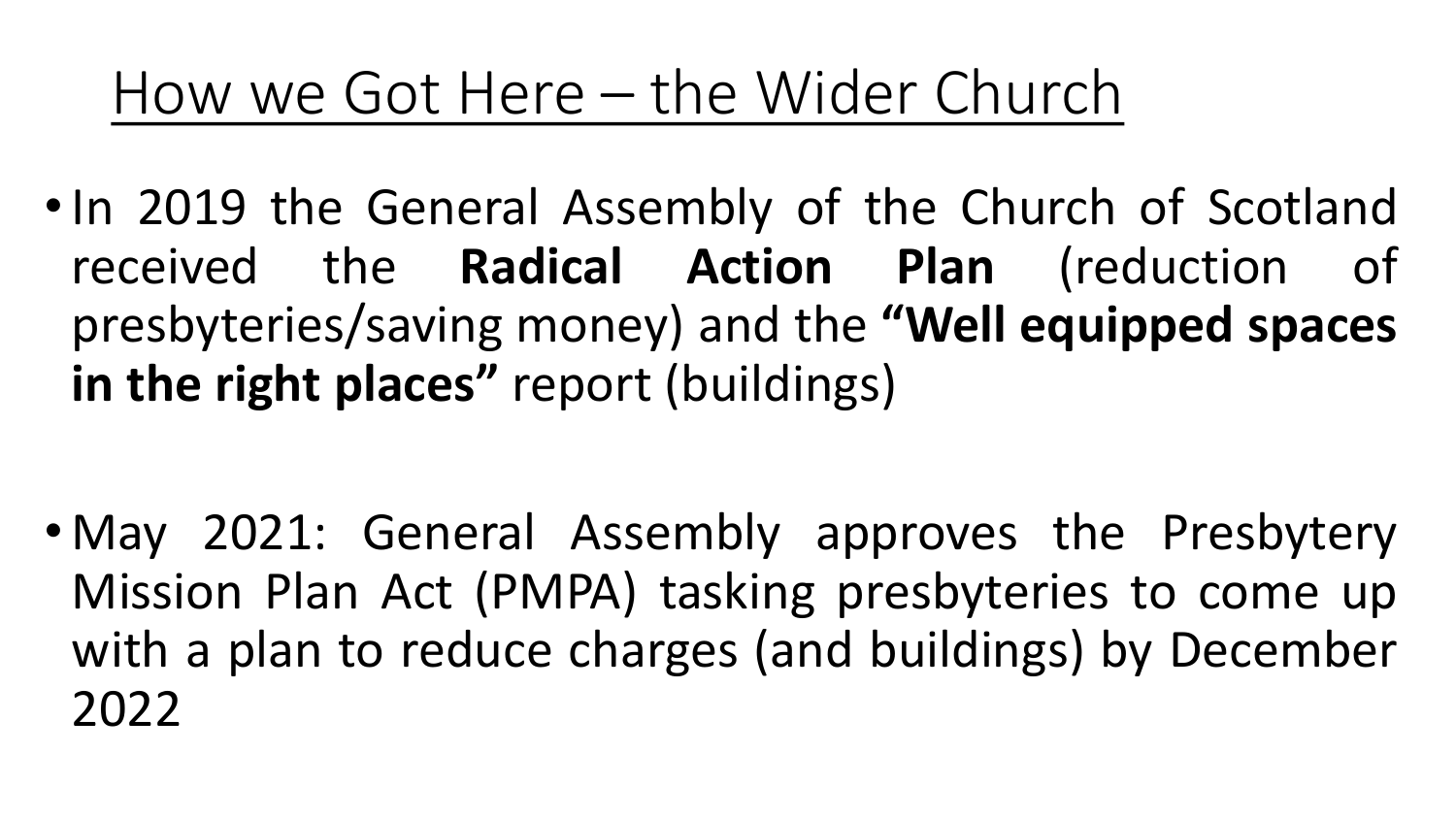HOW WE GOT HERE –PRESBYTERY PHASE 1: Defining Charges

- •October/November 21: 3 Representatives of each Congregation discuss the reduction of charges with presbytery (ministers not involved)
- •3 charges in North Ayr: Newton Wallacetown/St Quivox/St James (plus Lochside) discussed with presbytery
- •2-4 plans A-D: if plan is not agreed, plan A is default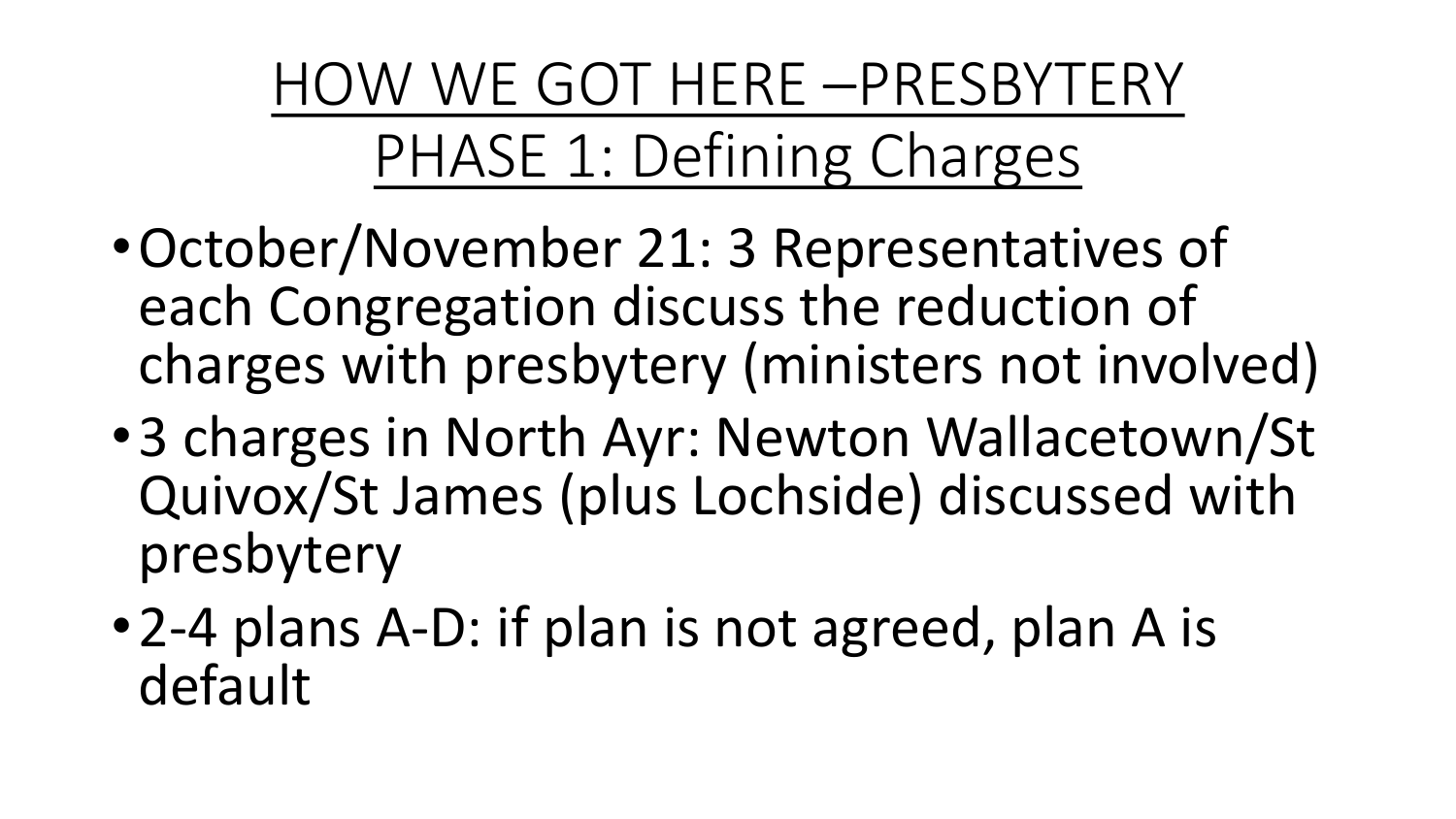- **Plan A:** NWC and Lochside as Mission Church/St James and St Quivox
- **Plan B:** A Parish of North Ayr with 2 ministers and one MDS (youth worker) working as a Team => St James Preference
- **Plan C:** Implementing plan A, but with view to work towards plan B at a later date (compromise) => St James would have agreed
- **Plan D:** (last minute/presbytery): NWC/Dalmilling/Lochside (Mission Churches) /St James/Auchincruive (Mission Church)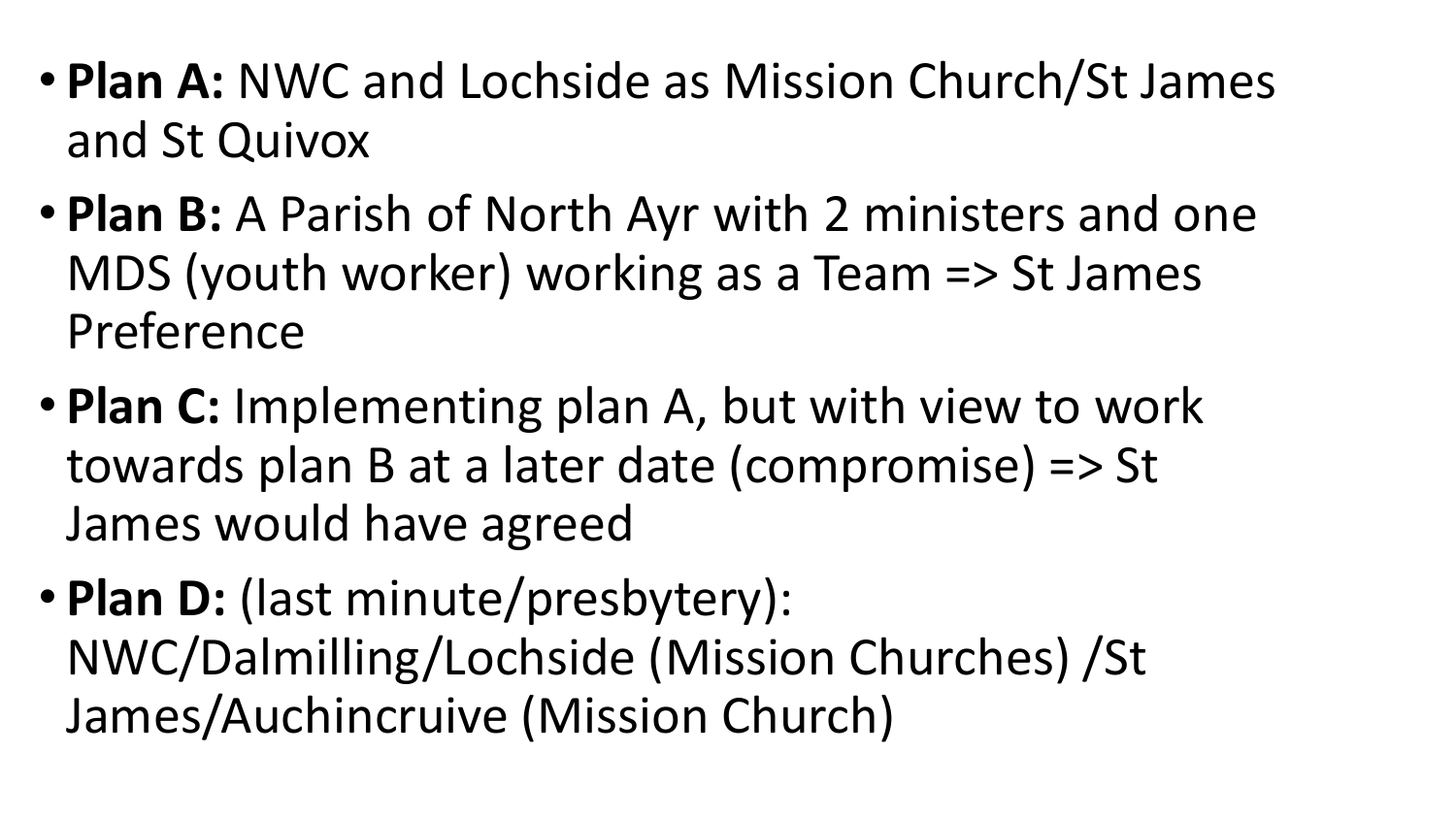•November 2021: Mission Committee decides on plan A for North Ayr, because the congregations could not agree => St James and St Quivox to go together when ministers relinquish their charge

•7 December 2021: Presbytery approves the plan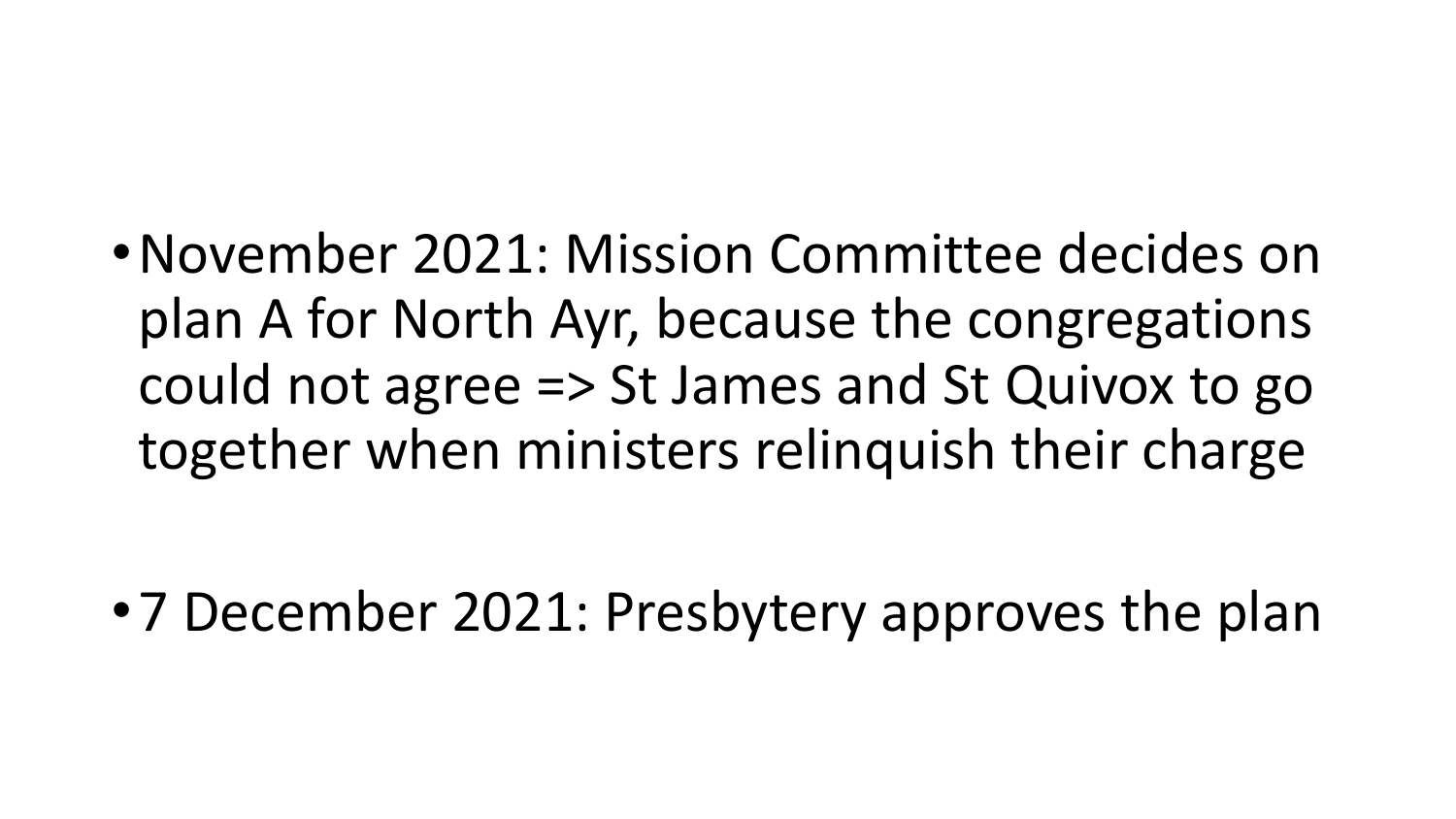### What could happen

- Both ministers remain in post => no change
- 1 minister goes/one takes on both congregations => both congregations vote on Basis of Union("contract")/vacant congregation votes on minister
- 1 minister goes/one does not take on both congregations/is not voted for => Deferred union/ joint nominating committee (this should happen)
- 2 ministers go: joint call/nominating committee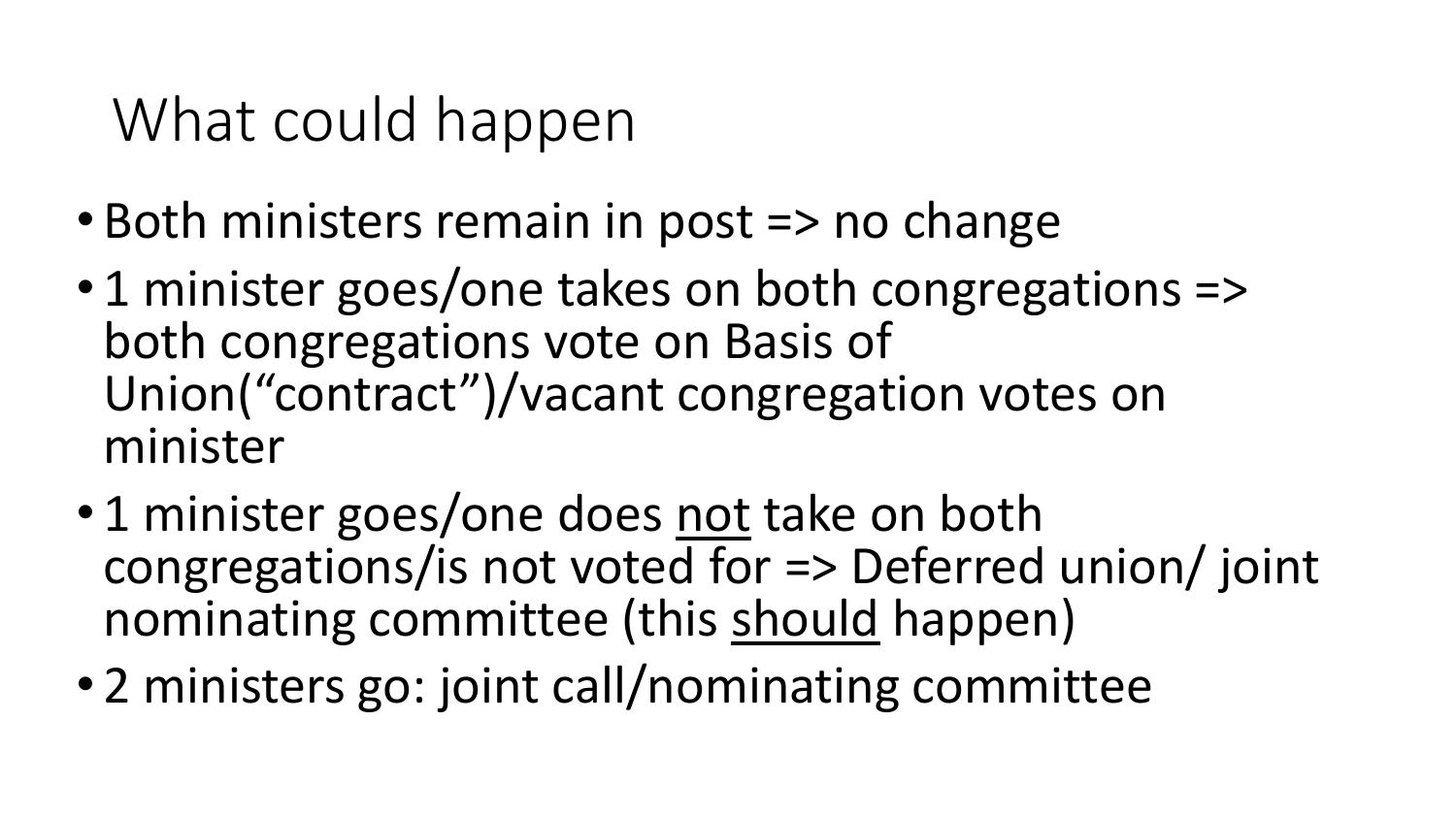## Where we are now: Phase 2: Local Mission Plans

- •Presbytery instructed Kirk Sessions to compose local mission plan that discusses mission aims and resources (building/staff) and share with partner congregations => St James and St Quivox shared their plans
- •St James and St Quivox meet for first joint Session on 10 March to discuss a joint local mission plan => to be handed in by 1<sup>st</sup> April, approved presbytery in May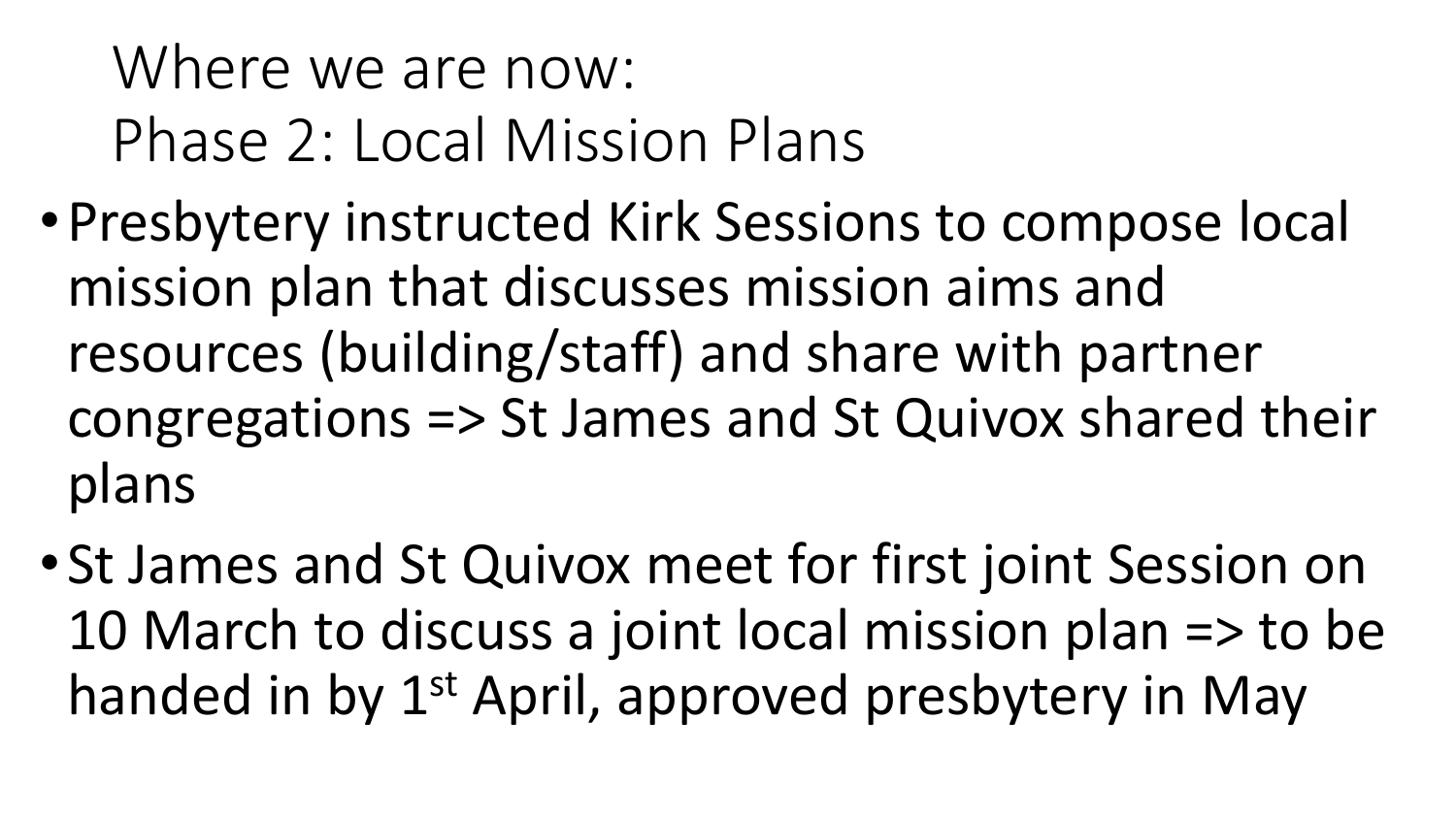## St James Position

- Varied worship styles, strong youth work, groups to prevent social isolation (eg chit chat group), social commitment through foodbank, special services like gift services, events to support charities (eg Big Brekkie, Strawberry Tea), community garden => St James viable congregation in all marks of mission, needs their building
- Willing to cooperate with St Quivox
- Minister on unrestricted tenure: would take over or go as the case may be, but there are conditions: new tenure, good relationships between and with congregations, buildings, good for St James…
- WE HAVE MADE NO COMMITMENTS YET